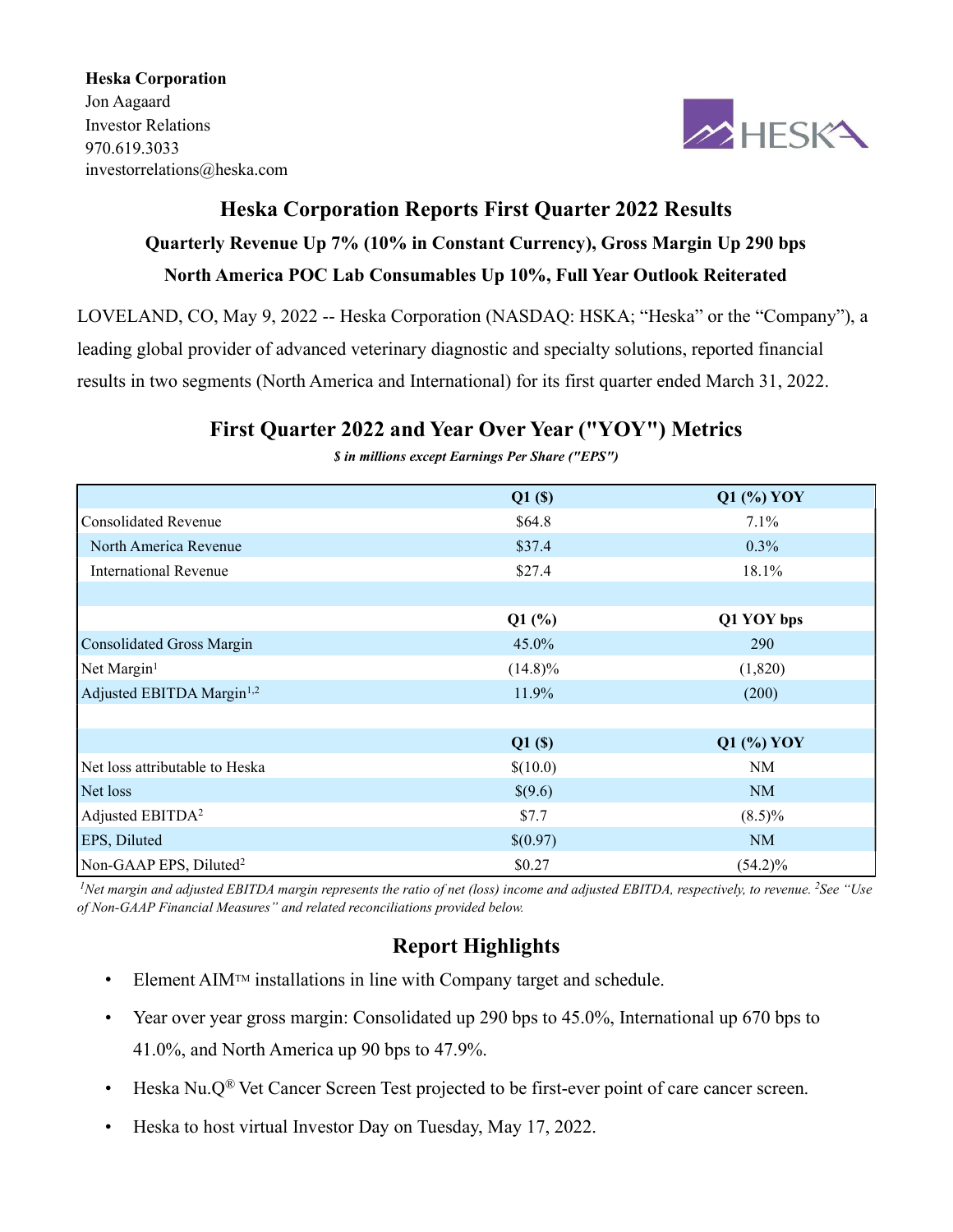"Today we see that Heska is in the right market, with the right strategy, with a strong hand to meet our goals," commented Kevin Wilson, Heska's Chief Executive Officer and President. "Heska market share gains for subscriptions have again accelerated. Veterinarians continue to rely upon and use more point of care diagnostics. Heska's supply chain and labor conditions are healthy. Consolidated revenue and POC Lab Consumables are hitting targets nicely higher than last year's very strong baseline. International's portfolio rationalizations and subscriptions conversions continue to yield gross margin (up 670 bps) and unit volumes growth. Our investments in our business, systems, people, marketing, sales, service, analytics, and controls continue to make our business better. And Heska's growth capital and business development efforts have us extremely well positioned to win at scale and drive further innovation."

"Heska is progressing well in major strategic milestones, especially in new products," continued Mr. Wilson. "Pre-orders and new bookings for Element AIM<sup>TM</sup> are being activated regularly- feedback has been favorable and we remain convinced we will realize substantial success in fecal and urine point of care testing. Also in the quarter, Heska exclusively secured the first-ever, accurate, accessible point of care pet cancer screen technology- the Heska Nu.Q® Cancer Screen Test is expected for launch in late 2022 or early 2023 and is intended to positively remake the course of malignancy testing and monitoring for millions of pets around the world. It is a great mission and a huge space Heska intends to lead. We have so many good things now happening and accelerating into the back half of the year: our Heska Nu.Q® Cancer Screen platform, Element AIM<sup>TM</sup>, TruRapids<sup>TM</sup>, practice management and informatics, and many other recent and upcoming new products and services launches will super-charge our expanding leadership in global veterinary diagnostics."

"With 30 years of industry perspective to anchor me in uneasy markets, there is no place I'd rather ride out storms while growing than in international, western pet healthcare markets generally, and at Heska specifically," concluded Mr. Wilson. "We see that demand for pet healthcare is not slowing. And where service supply is constrained, veterinarians are emphasizing diagnostics over low-value-add discretionary products and parasiticides, while step-by-step expanding capacity and efficiency to meet unserved demand in the latter half of the year. We expect to achieve our full year Outlook, including reported sales growth of 13% or more and North America POC Lab Consumables growth of 15% or more, because, despite being nudged to the low end of our range by a more unsettled macro-economic and geopolitical backdrop and by a more variable peer set sentiment than normal this quarter, net-net, we see strong fundamentals for pet health, point of care diagnostics, our new products cycle, pricing, and Heska's positioning- especially, as we indicated on our last call, in the back half of the year when our newly releasing products' consumables utilization begins to show more fully in our results."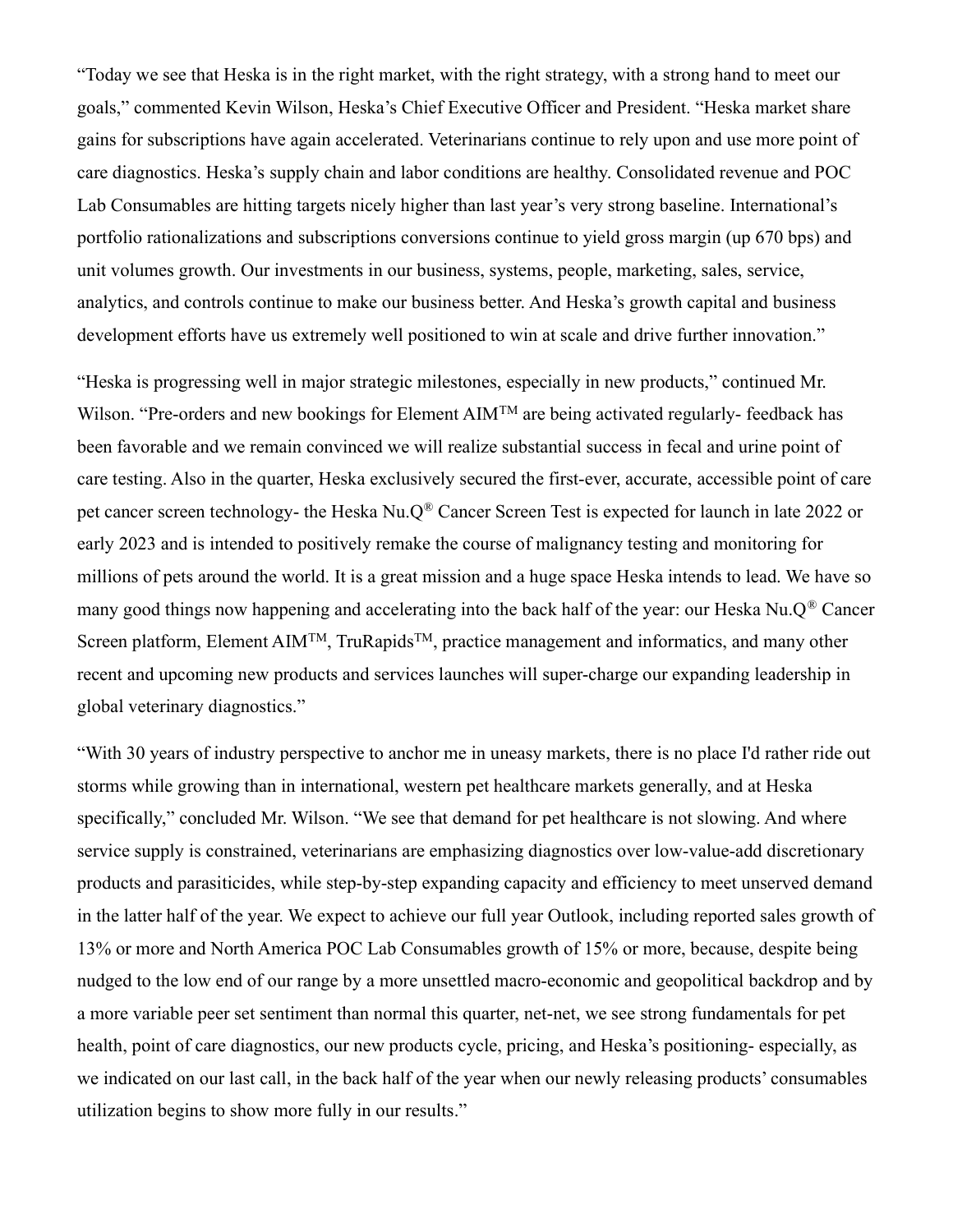## First Quarter Financial Results

#### Revenue

#### North America Segment Revenue

|                             | Q1(S)  | Q1 (%) YOY |
|-----------------------------|--------|------------|
| North America Revenue       | \$37.4 | $0.3\%$    |
| POC Lab Instruments & Other | \$4.6  | 55.5%      |
| POC Lab Consumables         | \$18.6 | $9.9\%$    |
| POC Imaging & Informatics   | \$6.1  | $(9.5)\%$  |
| PVD <sup>1</sup>            | \$4.6  | $(33.3)\%$ |
| OVP <sup>2</sup>            | \$3.5  | $(8.4)\%$  |

<sup>1</sup> "PVD" is Pharmaceuticals, Vaccines and Diagnostic, and includes Tri-Heart® heartworm and Allercept® allergy testing and therapeutics. <sup>2</sup> "OVP" is Other Vaccines and Pharmaceuticals which includes contract manufactured products mainly production animal. Note: Numbers may not foot due to rounding.

#### International Segment Revenue

|                             | Q1(S)  | $Q1$ (%) YOY |
|-----------------------------|--------|--------------|
| International Revenue       | \$27.4 | 18.1%        |
| POC Lab Instruments & Other | \$3.7  | 23.9%        |
| POC Lab Consumables         | \$11.7 | $(3.9)\%$    |
| POC Imaging & Informatics   | \$11.0 | 64.6%        |
| PVD <sup>1</sup>            | \$1.0  | $(26.3)\%$   |

 $1$  "PVD" is Pharmaceuticals, Vaccines and Diagnostic, and includes allergy testing and therapeutics. Note: Numbers may not foot due to rounding.

## Profitability

Full year consolidated gross margin improved approximately 290 bps to 45.0%. North America gross margin expanded approximately 90 bps to 47.9%, which was primarily driven by favorable product mix. International gross margin improved approximately 670 bps to 41.0%, largely due to favorable product mix, particularly within POC Lab Consumables. The acquisition of VetZ also favorably impacted gross margin.

Consolidated operating margin decreased from 1.7% to negative 17.7%. Higher revenue and expanded gross margin were offset by one-time charges of \$11 million, \$10 million of which is related to a contractual license payment due upon the execution of the exclusive agreement paid to develop the Heska Nu.Q® Vet Cancer Screen Test. Higher investment in research and development as well as increases in compensation, both short and long-term, impacted operating margin. Adjusted EBITDA margin declined approximately 200 bps driven by increased operating costs discussed above, excluding one-time charges.

## Liquidity

We deployed over \$40 million in growth capital during the first quarter. We continue to demonstrate a strong liquidity position with cash of \$172.7 million.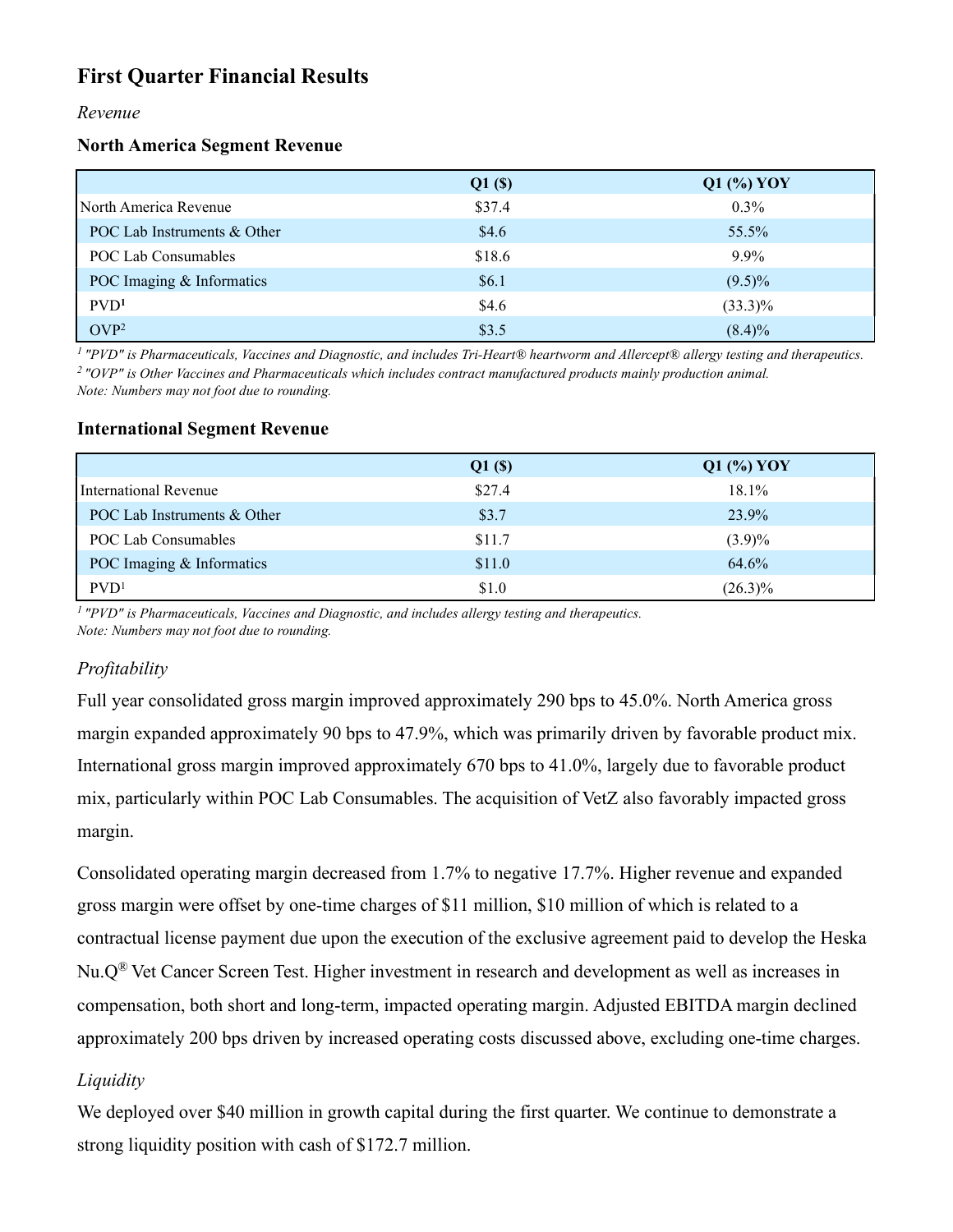#### 2022 Investor and Analyst Day

The Company will host Investor Day virtually on May 17, 2022 to discuss the Company's growth strategy, consolidated performance including its recent acquisitions and product launches, new product pipeline, and multi-year outlook. To register for the event, please visit: https://heska-investor-day-2022.openexchange.net/.

#### Earnings Conference Call

Heska management will host a conference call on May 9, 2022 at 9:00 a.m. MT (11:00 a.m. ET) to discuss the Company's first quarter 2022 financial results. The call may be accessed by dialing 1-800-239-9838 within the United States and 1-323-794-2551 outside of the United States and referencing conference identification number 6552107. The call will also be webcast online at https://ir.heska.com/events/. A telephonic replay of the conference call will be available through May 23, 2022. The replay may be accessed by dialing 1-844-512-2921 within the United States or 1-412-317-6671 outside of the United States and referencing replay identification number 6552107. The webcast will be archived on the Company's website for 90 days.

#### Key Terms and Definitions

In this release, Point of Care is "POC", Pharmaceuticals, Vaccines and Diagnostics is "PVD", Other Vaccines and Pharmaceuticals is "OVP", VetZ GmbH is "VetZ", Practice Information Management Software is "PIMS", and basis points is "bps".

#### About Heska

Heska Corporation (NASDAQ: HSKA) manufactures, develops and sells advanced veterinary diagnostic and specialty healthcare products through its two business segments: North America and International. Both segments include Point of Care Lab testing instruments and consumables, single-use offerings such as in-clinic diagnostic tests, digital imaging products, software and services, data services, allergy testing and immunotherapy, and heartworm preventive products. The North America segment also includes private label vaccine and pharmaceutical production under third-party agreements and channels, primarily for herd animal health. For more information, please visit www.heska.com.

#### Forward-Looking Statements

This document contains forward-looking information related to the Company. These forward-looking statements generally include statements that are predictive in nature and depend upon or refer to future events or conditions, and include words such as "believes," "plans," "anticipates," "expects," "intends," "strategy," "future," "opportunity," "may," "will," "should," "could," "potential," or similar expressions. All of the statements in this document, other than historical facts, are forward-looking statements and are based on a number of assumptions that could ultimately prove inaccurate and cause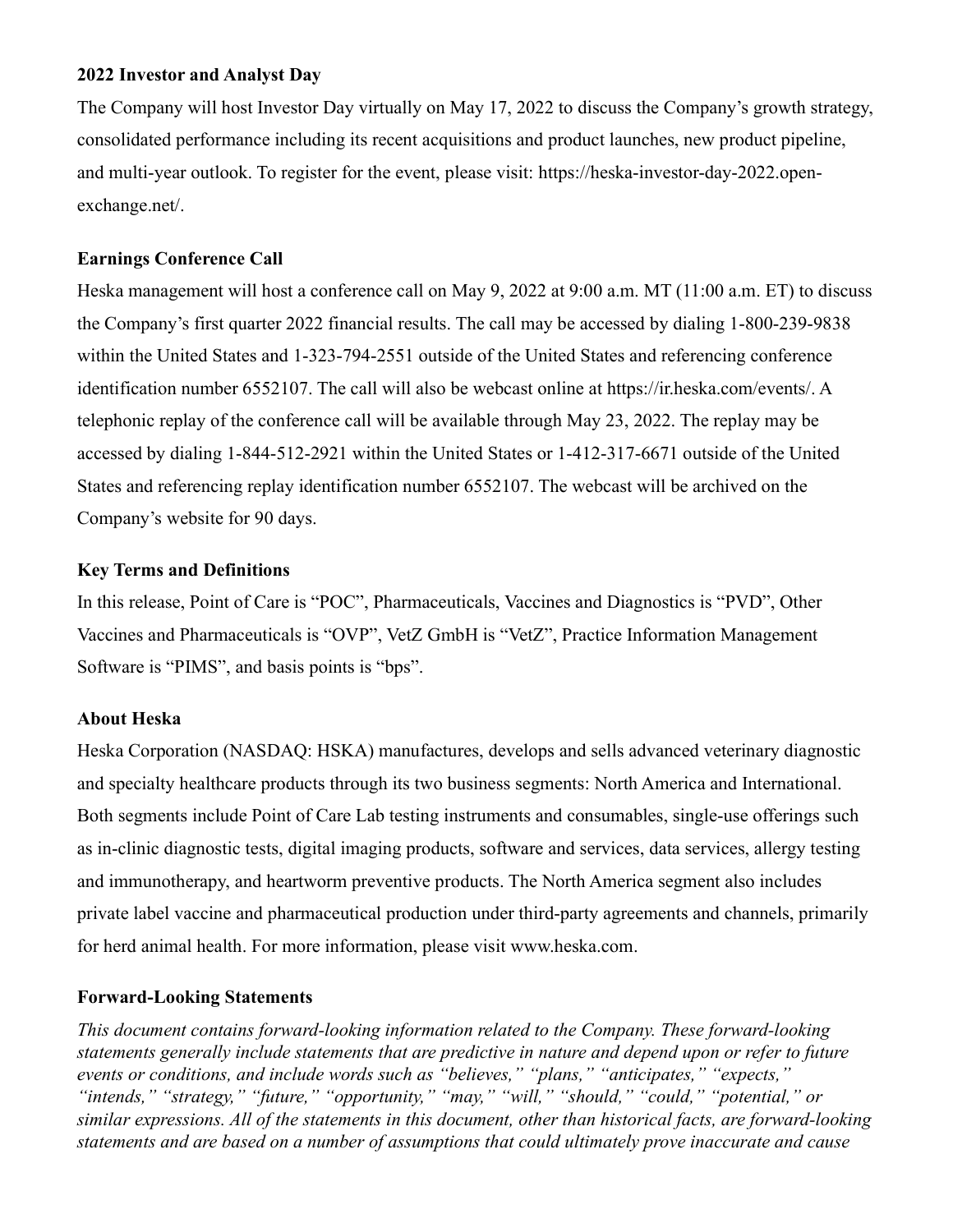actual results to materially deviate from forward-looking statements. Forward-looking statements in this document include, among other things, statements with respect to Heska's future financial and operating results, future sales, sales split percentages, sales geography percentages, market share, and strategic goals; the anticipated benefits of the scil, Lacuna, BiEsseA, Biotech, and VetZ acquisitions. Such statements are based on current expectations and are subject to a number of risks and uncertainties, including but not limited to, risks and uncertainties related to the ability to achieve the anticipated benefits of recent acquisitions; supplier availability; competing suppliers; any product's ability to performed and be recognized as anticipated, in particular when such product is under development; Heska's ability to sell and market its products in an economically sustainable fashion, including related to varying customs, cultures, languages and sales cycles and uncertainties with foreign political and economic climates; the Company's ability to integrate the acquired businesses within its existing operations; and new product development and release schedules.

Other factors that could cause actual results to differ materially from those matters expressed in or implied by such forward-looking statements include, among others, risks and uncertainties related to: the impact of the COVID-19 pandemic on our business, results of operations and financial condition; the success of third parties in marketing our products; our reliance on third party suppliers and collaborative partners; our dependence on key personnel; our dependence upon a number of significant customers; competitive conditions in our industry; our dependence on third parties to successfully develop new products; our ability to market and sell our products successfully; expansion of our international operations; the impact of regulation on our business; the success of our acquisitions and other strategic development opportunities; our ability to develop, commercialize and gain market acceptance of our products; cybersecurity incidents and related disruptions and our ability to protect our stakeholders' privacy; product returns or liabilities; volatility of our stock price; and our ability to service our convertible notes and comply with their terms. Such factors are set forth under "Risk Factors" in the Company's most recent annual report on Form 10-K.

## Use of Non-GAAP Financial Measures

In addition to financial measures presented on the basis of accounting principles generally accepted in the U.S. ("U.S. GAAP"), we also present first quarter 2022 and 2021 EBITDA (net income before income taxes, interest, depreciation and amortization), Adjusted EBITDA, Adjusted EBITDA Margin and Non-GAAP earnings per share, which are non-GAAP measures. These measures should be viewed as a supplement to (not substitute for) our results of operations presented under U.S. GAAP. The non-GAAP financial measures presented may not be comparable to similarly titled measures of other companies because they may not calculate their measures in the same manner. A reconciliation of non-GAAP financial measures and most directly comparable GAAP financial measures is included in this release. Our management has included these measures to assist in comparing performance from period to period on a consistent basis.

Constant currency is a non-GAAP measure utilized by Heska management to measure performance, excluding the impact of translational movements, and is intended to be indicative of results in local currency. As we operate in various foreign countries where the local currency may strengthen or weaken significantly versus the U.S. dollar, we utilize a constant currency measure as an additional metric to evaluate performance without consideration of foreign currency movements. This information is non-GAAP and should be viewed as a supplement to (not a substitute for) our reported results of operations under U.S. GAAP. We calculate the impact of foreign exchange by translating our current period local currency results throughout the year at the average exchange rates during the respective prior year period. The result is the current period results in U.S. dollars, as if foreign exchange rates had not changed from the prior year period.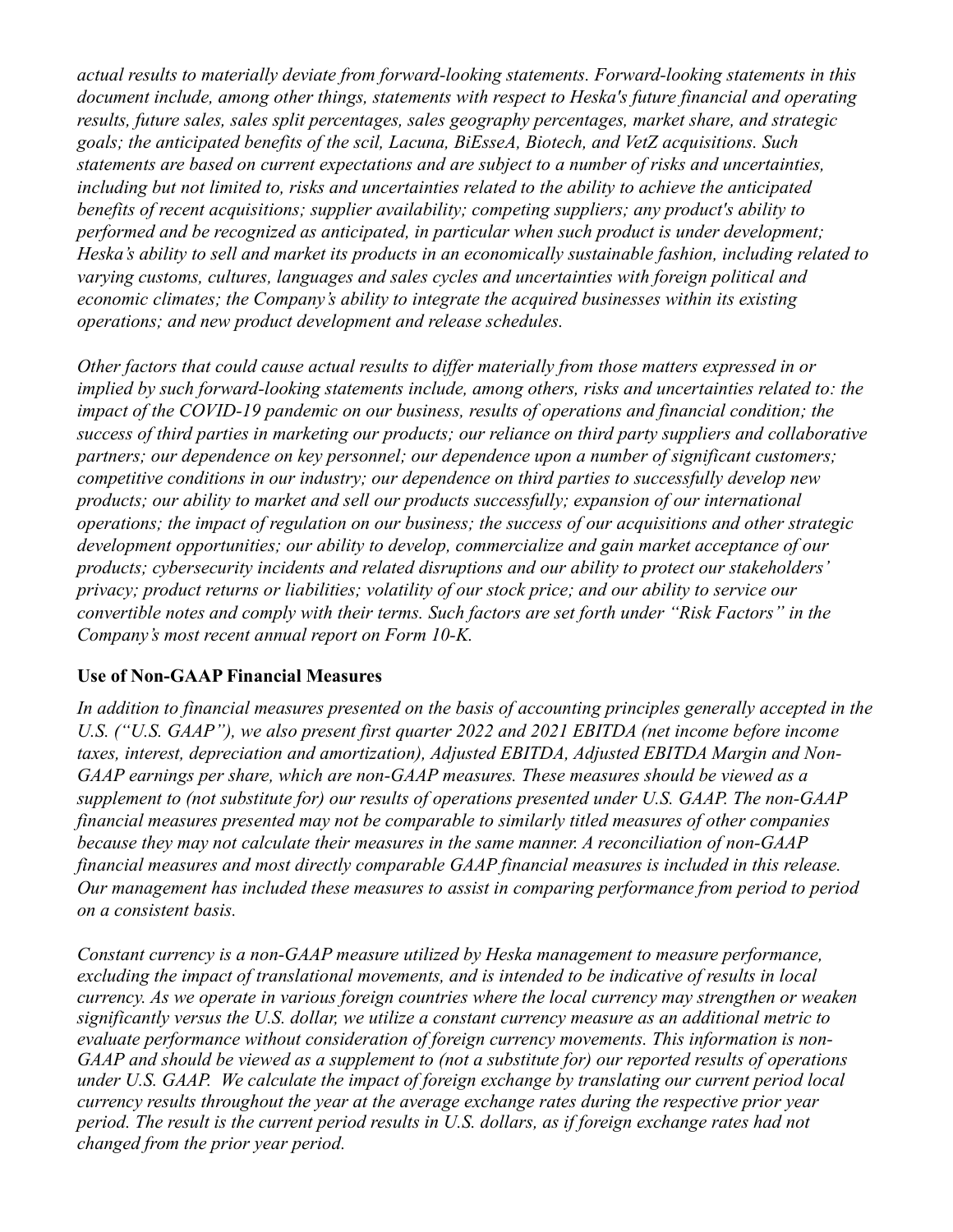## HESKA CORPORATION AND SUBSIDIARIES CONDENSED CONSOLIDATED STATEMENTS OF (LOSS) INCOME

### (in thousands, except per share amounts) (unaudited)

|                                                                                                                            | <b>Three Months Ended</b><br>March 31, |           |                           |          |
|----------------------------------------------------------------------------------------------------------------------------|----------------------------------------|-----------|---------------------------|----------|
|                                                                                                                            |                                        | 2022      |                           | 2021     |
| Revenue, net                                                                                                               | $\mathbb{S}$                           | 64,800    | $\sqrt{\ }$               | 60,503   |
| Cost of revenue                                                                                                            |                                        | 35,655    |                           | 35,033   |
| Gross profit                                                                                                               |                                        | 29,145    |                           | 25,470   |
|                                                                                                                            |                                        |           |                           |          |
| Operating expenses:                                                                                                        |                                        |           |                           |          |
| Selling and marketing                                                                                                      |                                        | 11,997    |                           | 10,907   |
| Research and development                                                                                                   |                                        | 12,456    |                           | 1,186    |
| General and administrative                                                                                                 |                                        | 16,146    |                           | 12,359   |
| Total operating expenses                                                                                                   |                                        | 40,599    |                           | 24,452   |
| Operating (loss) income                                                                                                    |                                        | (11, 454) |                           | 1,018    |
| Interest and other expense, net                                                                                            |                                        | 359       |                           | 526      |
| Net (loss) income before taxes and equity in losses of unconsolidated affiliates                                           |                                        | (11, 813) |                           | 492      |
| Income tax (benefit) expense:                                                                                              |                                        |           |                           |          |
| Current income tax expense                                                                                                 |                                        | 158       |                           | 641      |
| Deferred income tax benefit                                                                                                |                                        | (2,366)   |                           | (2,206)  |
| Total income tax benefit                                                                                                   |                                        | (2,208)   |                           | (1, 565) |
|                                                                                                                            |                                        |           |                           |          |
| Net (loss) income before equity in losses of unconsolidated affiliates                                                     |                                        | (9,605)   |                           | 2,057    |
| Equity in losses of unconsolidated affiliates                                                                              |                                        | (381)     |                           | (186)    |
| Net (loss) income attributable to Heska Corporation                                                                        | \$                                     | (9,986)   | $\boldsymbol{\mathsf{S}}$ | 1,871    |
|                                                                                                                            |                                        |           |                           |          |
| Basic (loss) earnings per share attributable to Heska Corporation                                                          | \$                                     | (0.97)    | $\mathbb{S}$              | 0.20     |
| Diluted (loss) earnings per share attributable to Heska Corporation                                                        | $\boldsymbol{\mathsf{S}}$              | (0.97)    | $\overline{\mathcal{S}}$  | 0.19     |
|                                                                                                                            |                                        |           |                           |          |
| Weighted average outstanding shares used to compute basic (loss) earnings per share<br>attributable to Heska Corporation   |                                        | 10.273    |                           | 9.478    |
| Weighted average outstanding shares used to compute diluted (loss) earnings per share<br>attributable to Heska Corporation |                                        | 10,273    |                           | 9,844    |
|                                                                                                                            |                                        |           |                           |          |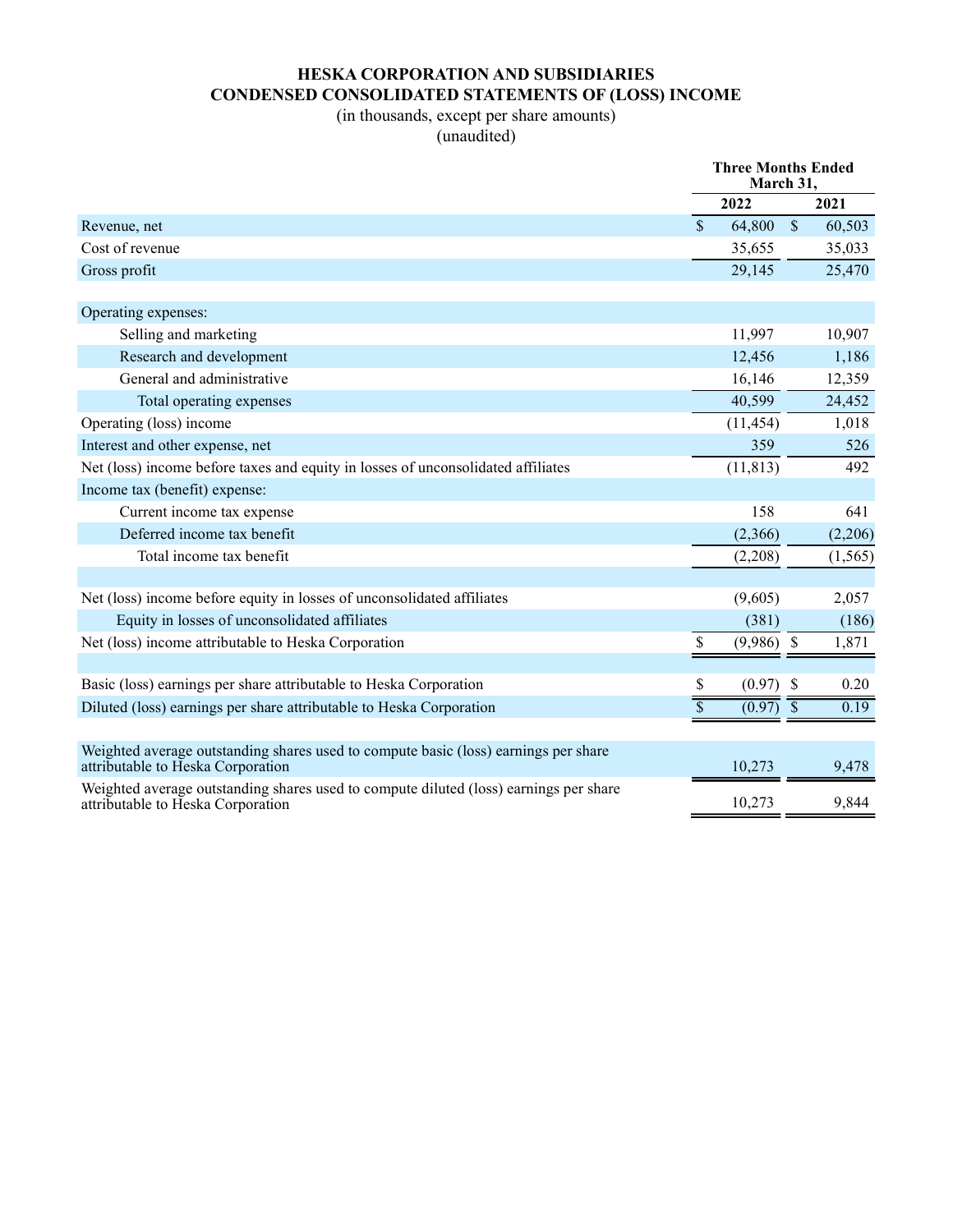## HESKA CORPORATION AND SUBSIDIARIES CONDENSED CONSOLIDATED BALANCE SHEETS

### (in thousands) (unaudited)

|                                                                                                 | March 31,<br>2022 |         | December 31,<br>2021      |         |
|-------------------------------------------------------------------------------------------------|-------------------|---------|---------------------------|---------|
| <b>ASSETS</b>                                                                                   |                   |         |                           |         |
| <b>Current Assets:</b>                                                                          |                   |         |                           |         |
| Cash and cash equivalents                                                                       | $\mathcal{S}$     | 172,744 | \$                        | 223,574 |
| Accounts receivable, net of allowance for losses of \$858 and \$874, respectively               |                   | 26,541  |                           | 27,995  |
| Inventories                                                                                     |                   | 55,222  |                           | 49,361  |
| Net investment in leases, current, net of allowance for losses of \$119 and \$137, respectively |                   | 6,544   |                           | 6,175   |
| Prepaid expenses                                                                                |                   | 5,389   |                           | 5,244   |
| Other current assets                                                                            |                   | 6,309   |                           | 7,206   |
| Total current assets                                                                            |                   | 272,749 |                           | 319,555 |
| Property and equipment, net                                                                     |                   | 33,818  |                           | 33,413  |
| Operating lease right-of-use assets                                                             |                   | 8,154   |                           | 5,198   |
| Goodwill                                                                                        |                   | 139,990 |                           | 118,826 |
| Other intangible assets, net                                                                    |                   | 71,839  |                           | 56,705  |
| Deferred tax asset, net                                                                         |                   | 21,503  |                           | 19,429  |
| Net investment in leases, non-current                                                           |                   | 21,972  |                           | 20,128  |
| Investments in unconsolidated affiliates                                                        |                   | 5,043   |                           | 5,424   |
| Related party convertible note receivable, net                                                  |                   | 6,880   |                           | 6,800   |
| Promissory note receivable from investee, net                                                   |                   | 8,464   |                           | 8,448   |
| Other non-current assets                                                                        |                   | 11,259  |                           | 10,146  |
| Total assets                                                                                    | $\mathbb{S}$      | 601,671 | $\boldsymbol{\mathsf{S}}$ | 604,072 |
| <b>LIABILITIES AND STOCKHOLDERS' EQUITY</b>                                                     |                   |         |                           |         |
| Current liabilities:                                                                            |                   |         |                           |         |
| Accounts payable                                                                                | \$                | 12,375  | \$                        | 15,374  |
| <b>Accrued</b> liabilities                                                                      |                   | 19,774  |                           | 19,424  |
| Operating lease liabilities, current                                                            |                   | 2,504   |                           | 2,227   |
| Deferred revenue, current, and other                                                            |                   | 5,878   |                           | 6,901   |
| Total current liabilities                                                                       |                   | 40,531  |                           | 43,926  |
| Convertible note, non-current, net                                                              |                   | 84,140  |                           | 84,034  |
| Notes payable                                                                                   |                   | 15,900  |                           | 15,900  |
| Deferred revenue, non-current                                                                   |                   | 3,711   |                           | 3,854   |
| Operating lease liabilities, non-current                                                        |                   | 6,211   |                           | 3,509   |
| Deferred tax liability                                                                          |                   | 17,461  |                           | 12,667  |
| Other liabilities                                                                               |                   | 5,122   |                           | 4,328   |
| <b>Total liabilities</b>                                                                        |                   | 173,076 |                           | 168,218 |
| Total stockholders' equity                                                                      |                   | 428,595 |                           | 435,854 |
| Total liabilities and stockholders' equity                                                      | $\sqrt{\ }$       | 601,671 | $\mathbb{S}$              | 604,072 |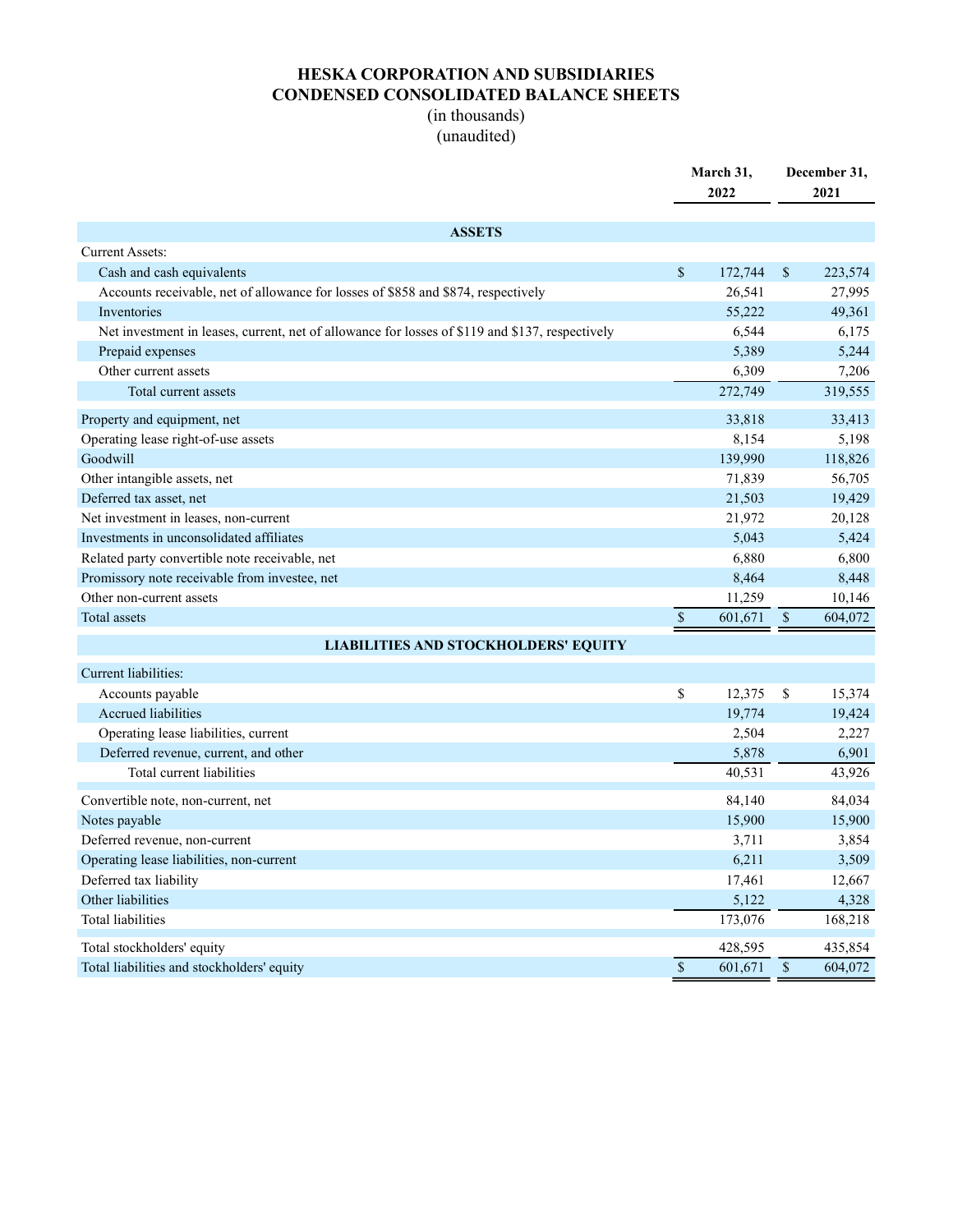#### HESKA CORPORATION AND SUBSIDIARIES RECONCILIATION OF GAAP NET (LOSS) INCOME TO NON-GAAP ADJUSTED EBITDA

#### (\$ in thousands) (unaudited)

|                                                      | <b>Three Months Ended</b><br>March 31, |            |    |          |
|------------------------------------------------------|----------------------------------------|------------|----|----------|
|                                                      |                                        | 2022       |    | 2021     |
| Net (loss) income <sup>(1)</sup>                     | $\mathbb{S}$                           | (9,605)    | \$ | 2,057    |
| Income tax (benefit) expense                         |                                        | (2,208)    |    | (1, 565) |
| Interest expense (income), net                       |                                        | 440        |    | 531      |
| Depreciation and amortization                        |                                        | 3,300      |    | 3,571    |
| <b>EBITDA</b>                                        |                                        | (8,073)    |    | 4,594    |
| Acquisition-related and other one-time $costs^{(2)}$ |                                        | 11,032     |    | 155      |
| Stock-based compensation                             |                                        | 5,110      |    | 3,837    |
| Equity in losses of unconsolidated affiliates        |                                        | (381)      |    | (186)    |
| Adjusted EBITDA                                      |                                        | 7,688      | \$ | 8,400    |
| Net margin $(3)$                                     |                                        | $(14.8)\%$ |    | $3.4\%$  |
| Adjusted EBITDA margin(3)                            |                                        | 11.9%      |    | 13.9 %   |

(1) Net (loss) income used for reconciliation represents the "Net (loss) income before equity in losses of unconsolidated affiliates."

(2) To exclude the effect of one-time expense and other one-time charges of \$11.0 million and \$0.2 million for the three months ending March 31, 2022 and March 31, 2021, respectively. These costs were incurred primarily as a result of a \$10 million licensing payment in the three months ended March 31, 2022 as well as acquisition-related charges in both periods.

(3) Net margin and adjusted EBITDA margin are calculated as the ratio of net (loss) income and adjusted EBITDA, respectively, to revenue.